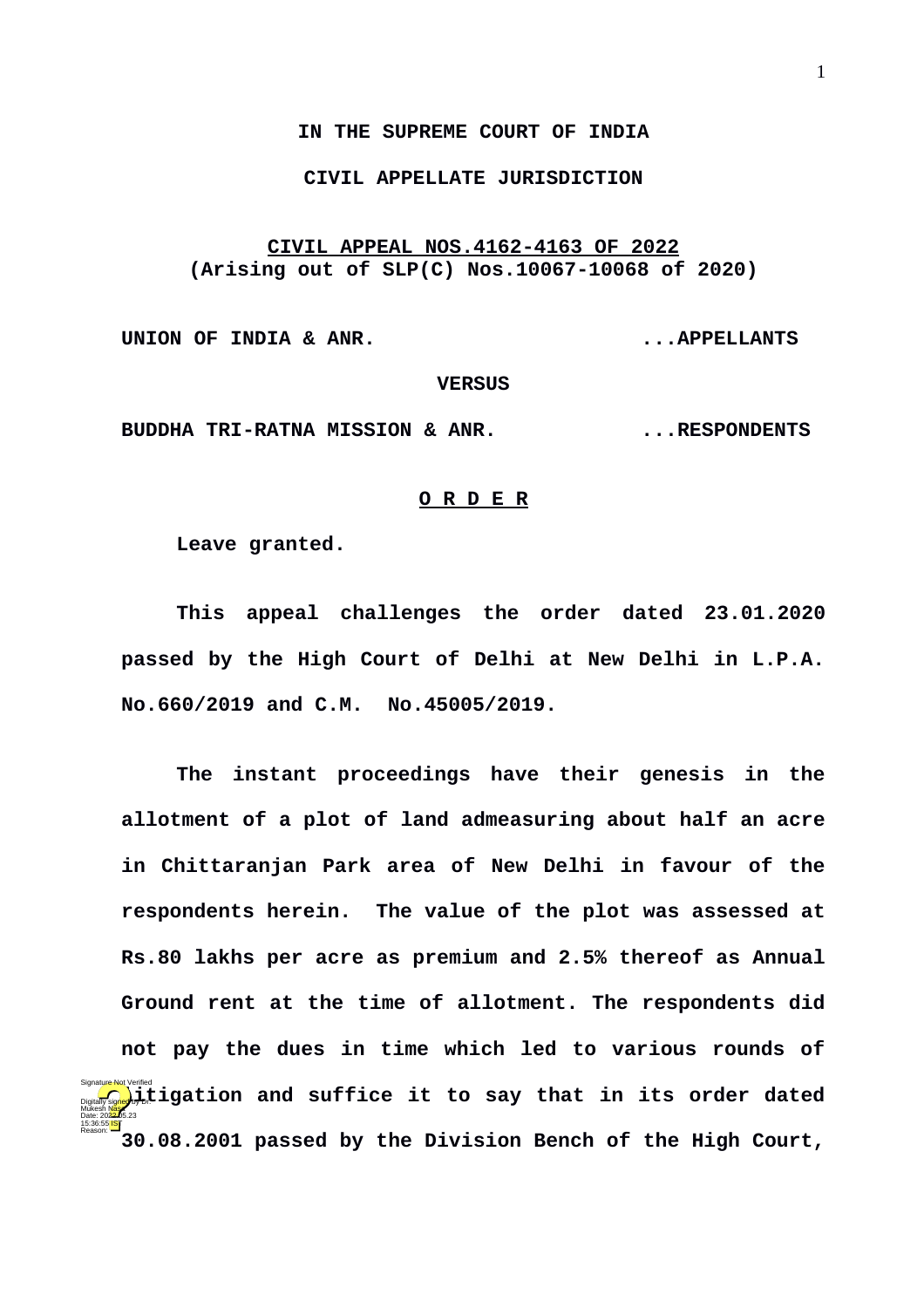**following observations were made touching upon the amounts that were due and about the manner in which the amounts could be made over by the respondents.** 

> **"Learned counsel for respondent no.2 states that as on date a sum of Rs.40,99,163/- is due from the appellant to the L & DO. He further says that the appellant is permitted to pay the aforesaid amount in four quarterly instalments along with interest at the rate of 12% p.a. Learned counsel for the appellant points out that the appellant has already paid a sum of Rs.10,50,000/- to the L & D.O. Responding to the statement of learned counsel for the appellant, learned counsel for the respondent states whatever sum has been paid by the appellant shall be adjusted against the sum of Rs.40,99,163/-."**

**Thereafter, while disposing of Civil Appeal No.4889 of 2002 which arose out of the aforestated order of the Division Bench, this Court observed:**

> **"… However, after dismissing the appeal, the Division Bench had further issued a notice to the Land and Development Officer and Delhi Development Authority which was confined to the aspect of deposit of balance amount. It appears from the said order that a sum of Rs.10,50,000/- was already deposited as per direction of the High Court and accordingly there was a stay of cancellation of allotment of land in favour of the appellant. It was further directed that till the next date of hearing, the respondent would not cancel the allotment of the land in favour of the appellant. After the leave was granted on 9th of August, 2002, this Court directed, as an interim measure, the parties to maintain status quo till the disposal of the appeal. This interim order of status quo is still continuing.**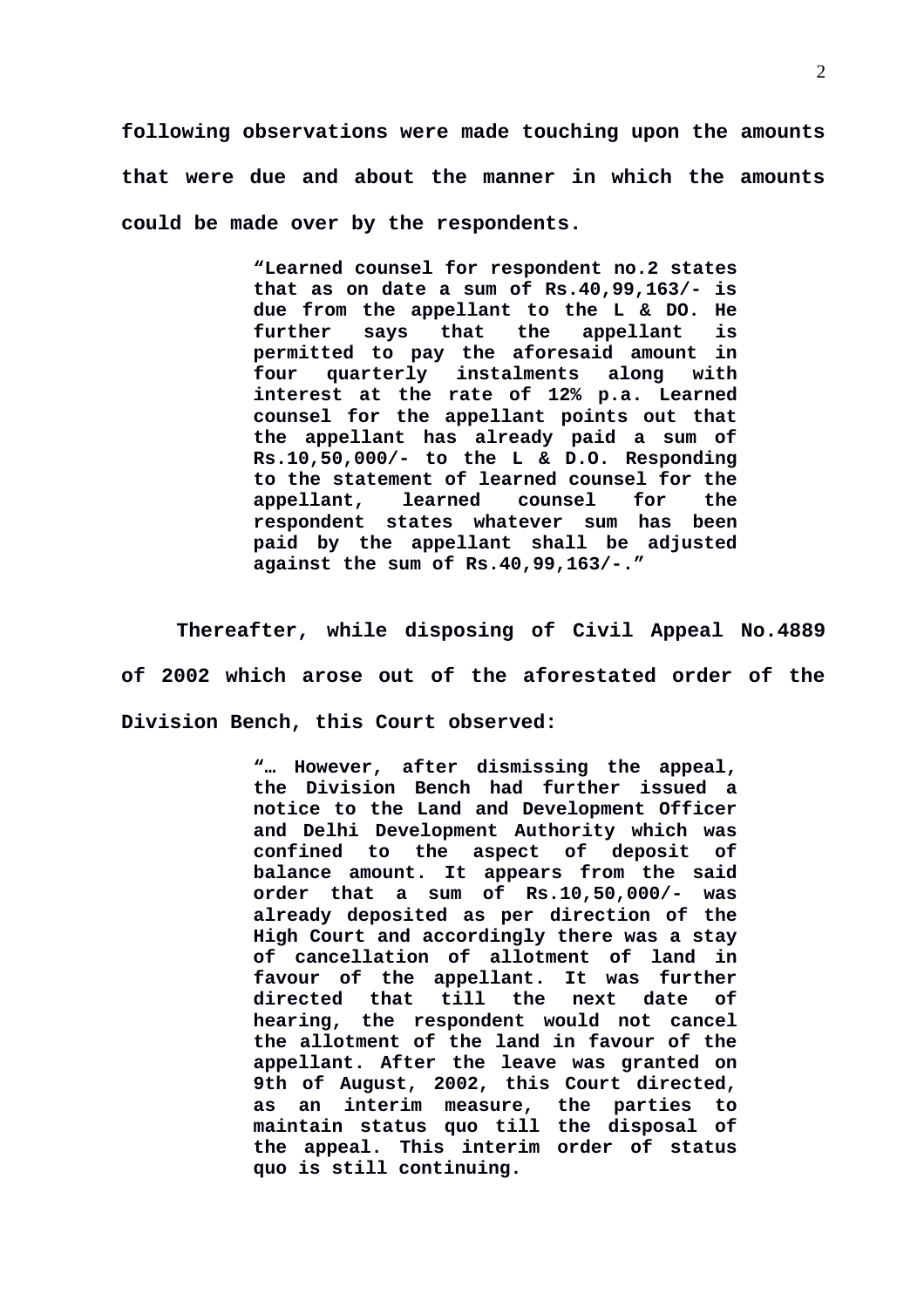**3. After hearing learned counsel for the parties and after considering the fact that Rs.10,50,000/- had been deposited as per direction of the Delhi High Court and that the status quo order was granted by this Court in the year 2002, we only direct that if the appellant deposits the balance amount, if not already deposited in the High Court, within two months from the date of supply of a copy of this order, the respondents shall not cancel the allotment of the land made in favour of the appellant if cancellation of the allotment of the land in favour of the appellant has not already been done by the Delhi Development Authority and others."**

**The respondents thereafter initiated proceedings before the National Commission for Minorities, which need not be referred to in detail.** 

**We are presently concerned with one more round of litigation initiated at the instance of the respondents. While entertaining L.P.A No.660 of 2019 in the instant round, the Division Bench of the High Court by its order dated 23.01.2020, which is presently under challenge, entertained the appeal and by way of interim protection, directed as under:**

> **"5. In the meantime, having regard to the fact that the respondents/Society has deposited a sum of Rs.50,99,163/- with the appellants towards the price of the parcel of land, it is directed that without prejudice to the respective rights and contentions of the parties and subject to the outcome of this appeal, the appellants/**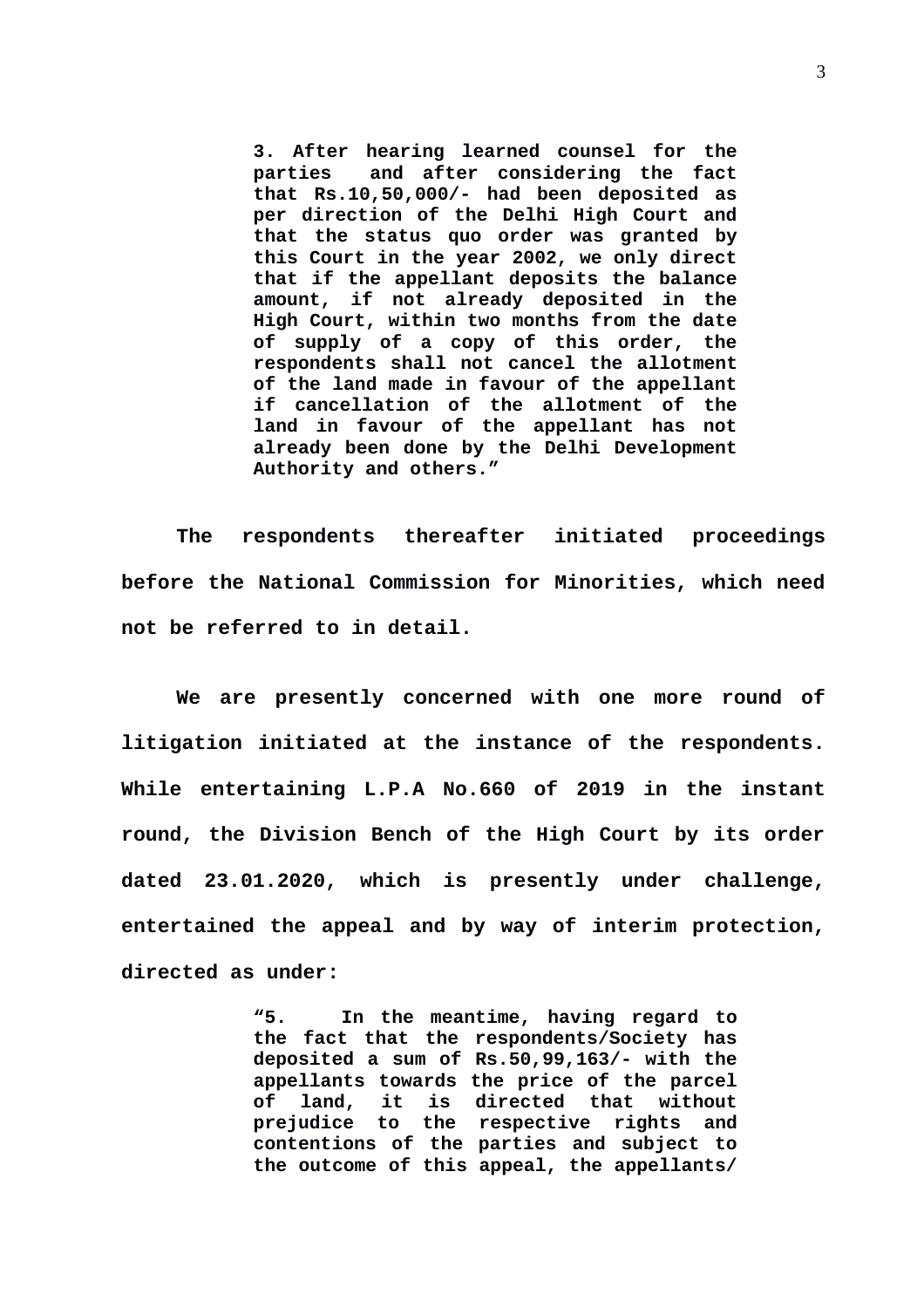**UOI shall hand over possession of the subject plot to the respondents/Society, on or before 04.02.2020. Compliance report shall be filed by the appellants/UOI within one week thereafter."**

**We have heard Mr. N. Venkataraman, learned Additional Solicitor General in support of the instant appeal and Mr.Sanobar Ali, learned Advocate for the respondents.** 

**Insofar as the present dues are concerned, an additional affidavit has been filed on behalf of the appellants computing all the dues as on 31.05.2022. Paragraphs 5, 6 and 7 of the affidavit are as under:**

> **"5. Thereafter the Respondent society paid the total Principal/Premium amount on various dates, without paying the interest on the delay on the premium amount, as directed by the Hon'ble Division Bench of the High Court. The details of the premium amount made by the Respondent Society on various dates along with its interest of 12% are as under:**

| S. No. | <b>Particulars</b>                                                     | Amount            |
|--------|------------------------------------------------------------------------|-------------------|
| 01     | Total Amount demanded on<br>12.5.1997<br>(Principal/Premium<br>Amount) | Rs.40,99, 163/-   |
| 02     | Amount paid on 17.6.1997                                               | Rs.50,000/-       |
| 03     | due<br>Balance amount<br>on<br>14.4.1998                               | Rs.40,49,163/     |
| 04     | Amount paid on<br>15.04.1998                                           | $Rs.10,00,000/$ - |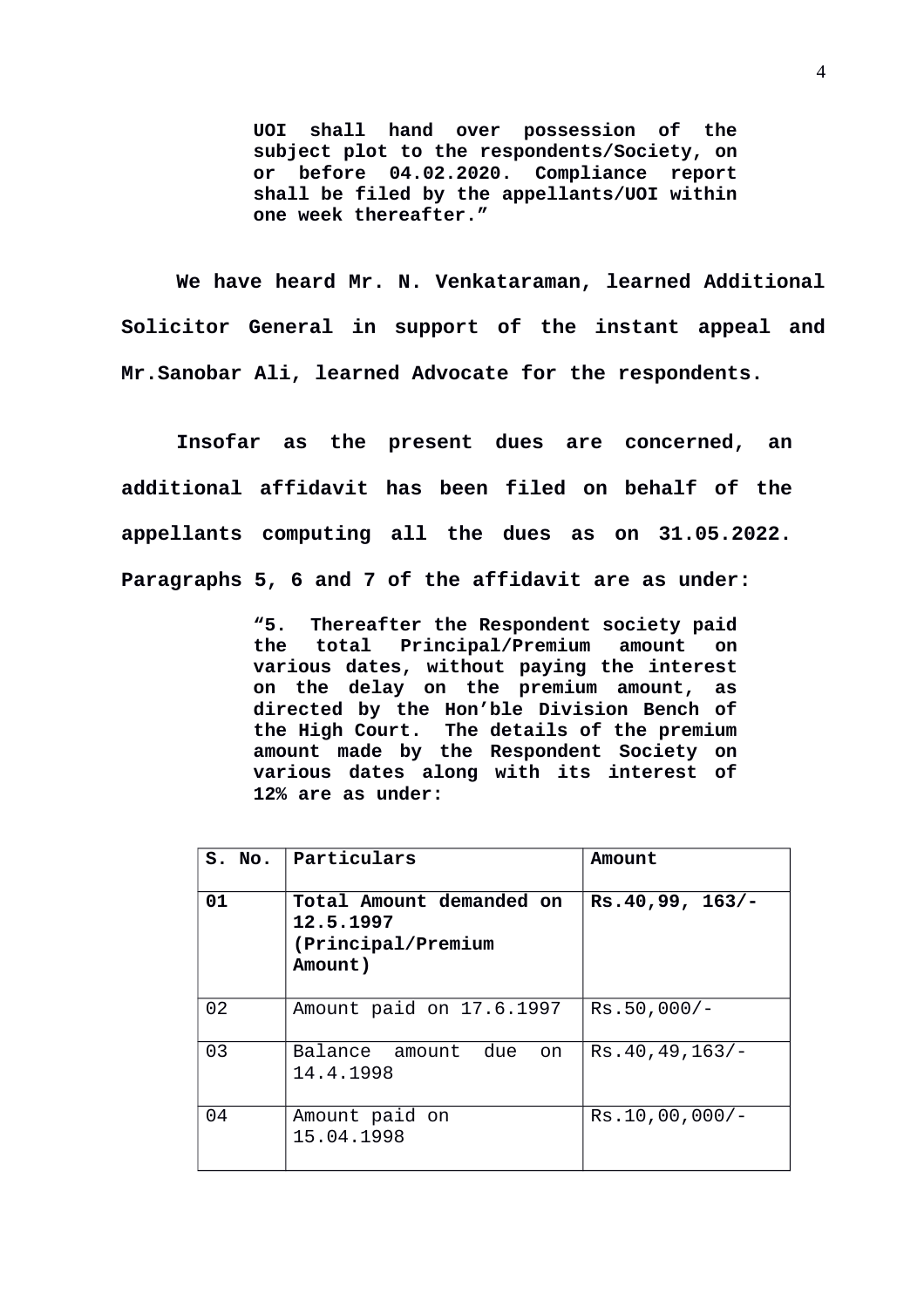| 05 | As per court order 12%<br>interest w.e.f. 12.5.97<br>14.04.1998<br>to to<br>on<br>Rs.40,49,163/-<br>(Principal/Premium amt.) | Rs.4,49,956/-     |
|----|------------------------------------------------------------------------------------------------------------------------------|-------------------|
| 06 | due<br>Balance amount<br>on<br>15.4.1998                                                                                     | Rs.30,49,163.00/- |
| 07 | Amount paid on 17.9.2008                                                                                                     | Rs.20,00,000/-    |
| 08 | 12% interest on<br>Rs.30,49,163/- w.e.f.<br>15.04.1998 to 16.09.2008                                                         | Rs.38, 14, 378/-  |
| 09 | Balance amount<br>due<br>on<br>17.09.2008                                                                                    | Rs. 10, 49, 163/- |
| 10 | Amount paid on 26.09.2008                                                                                                    | Rs. 10, 49, 163/- |
| 11 | 12% interest on<br>Rs.10,49,163/·W.e.f.<br>17.09.2008 to 25.09.2008                                                          | $Rs.3104/-$       |
| 12 | Remaining interest amount<br>due (Rs.4,49,956/- +<br>Rs.38,14,378/-+Rs.3104/-)                                               | Rs.42,67,438/-    |

**It is relevant to mention herein that as per the above produced chart it is very clear that the Respondent Society has paid the Principal/Premium amount, without paying the interest on the delay on the Principal/Premium amount, as directed by the Hon'ble Division Bench of High Court.**

**6. That apart from the Principal/Premium amount and the interest reckoned on the delay on the payment of the Principal/Premium amount, the Respondent society as per the allotment letter is liable to pay/deposit the ground rent of the allotted portion of land measuring about 2023 sq. mtrs. situated in Chittaranjan Park, New Delhi. It is pertinent to mention herein that as per the allotment letter No.L-II-1 (845)/97/180 dated 12.05.1997, issued in favour of the**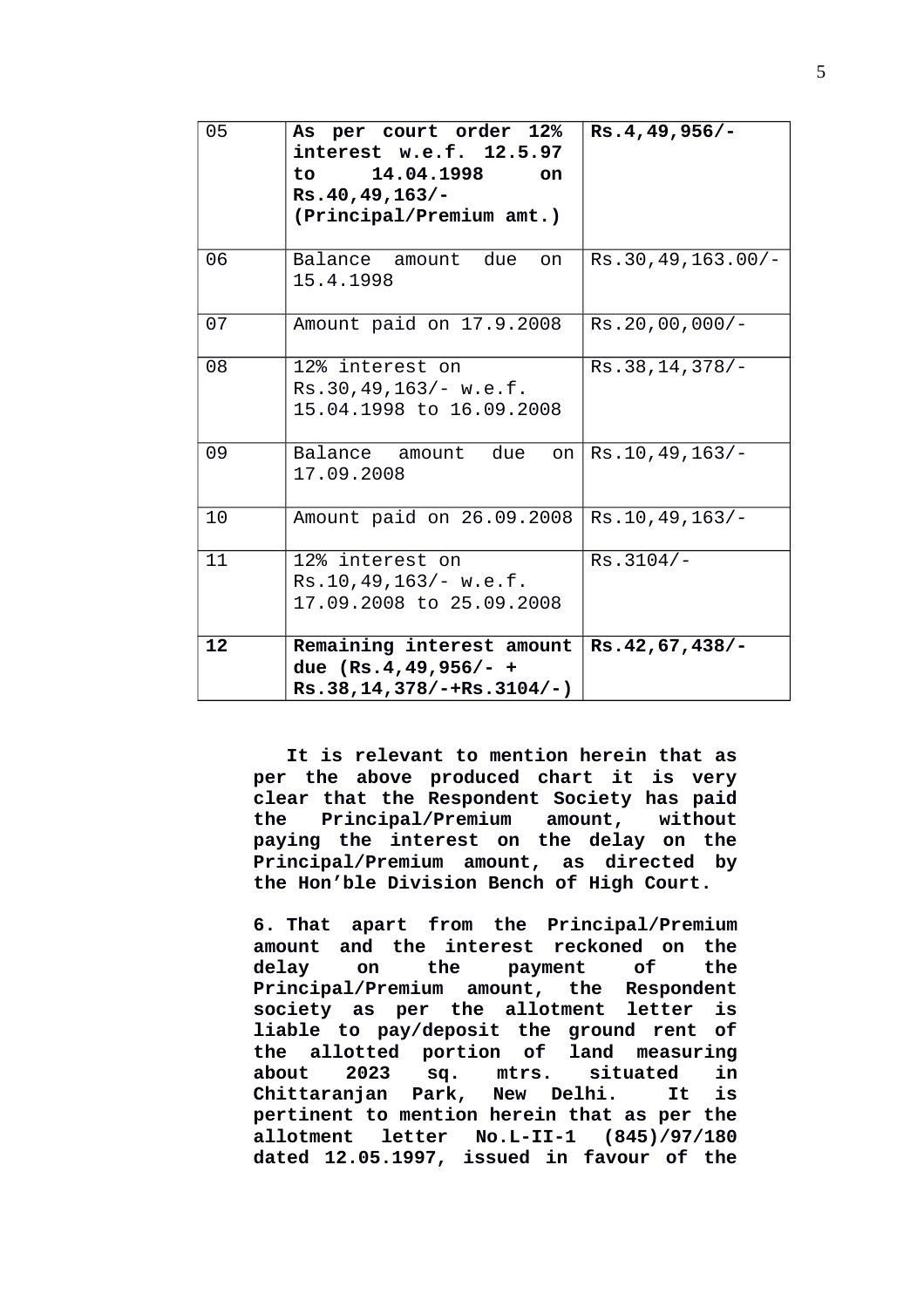**Respondent society, it is clearly stated that the allotment of the land is subject to certain terms and conditions which includes the payment of the annual ground rent along with the Principal/Premium amount. Hence in light of the allotment letter dated 12.05.1997, the Respondent society is liable to deposit/pay the annual ground rent as specifically mentioned in the said allotment letter.**

**A True Copy of allotment letter No.L-II-I (845/97/180 dated 12.05.1997, issued in the favour of the Respondent society is annexed and marked as Annexure A-1.**

**Further along with the actual annual ground rent, the Respondent Society is further liable to pay/deposit the interest on the annual ground rent. It is pertinent to mention herein that as per the circular No.24(2)/75-CDN dated 20.11.1975 issued by the Petitioner Department regarding the levy of interest on ground rent/additional ground rent and other dues, the Respondent Society is liable to pay the interest of @ 10% on the actual annual ground rent, as the land was allotted post 1975.**

**A true Copy of the circular No.24(2)/75- CDN dated 20.11.1975 issued by the Petitioner Department regarding the levy of interest on ground rent/additional ground rent and other dues, is annexed and marked as Annexure-A-2.**

**That the ground rent and the interest on the ground rent to be paid by the Respondent society is produced below in the form of a chart:** 

| S, No. | <b>Particulars</b>                                                           | Amount         |
|--------|------------------------------------------------------------------------------|----------------|
| 01     | Grounds Rent w.e.f. 12.5.1998 Rs.9,99,790/-<br>to 11.05.2008 @ Rs.99979/- PA |                |
| 02     | Amount paid on 19.11.2014                                                    | Rs.10,00,000/- |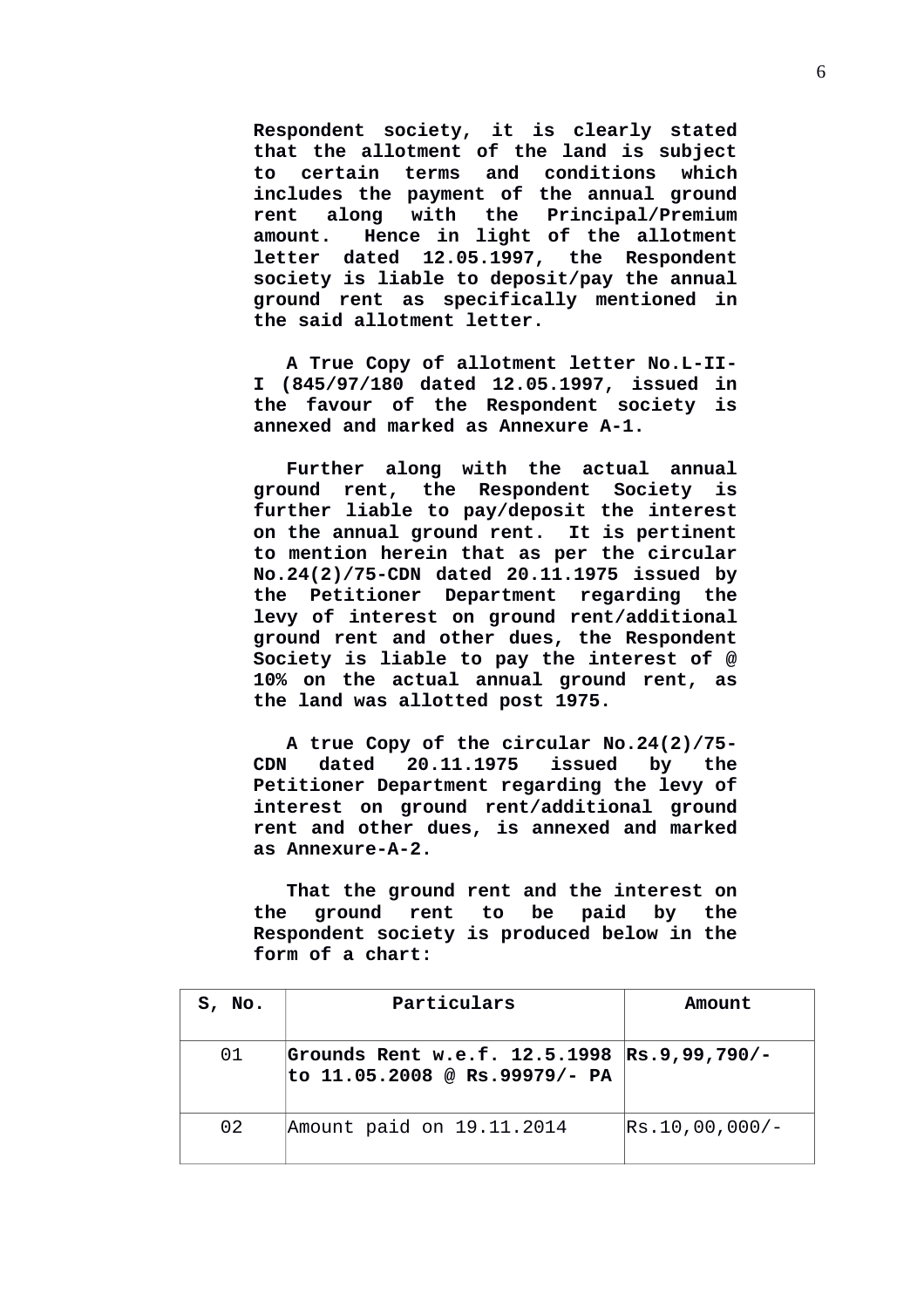| 03 | Interest $\omega = 10\%$ PA on Rs.11,77,082/-<br>Rs.999790/- w.e.f. 12.05.98<br>lto 18.11.2014 |  |
|----|------------------------------------------------------------------------------------------------|--|
| 04 | Ground Rent w.e.f. 12.05.2008 Rs.14,17,237/-<br>to 14.07.2022 @ Rs.99979/- PA                  |  |
| 05 | Interest @ 10% PA w.e.f. Rs.10,22,552/-<br>12.05.2008 to 31.05.2022                            |  |
| 06 | Total due towards ground rent Rs.36,16,661.00<br>$ $ and the interest thereon                  |  |

**It is submitted that till date the total dues on the ground rent and the interest on the same is Rs.36,16,661/-.**

**7. Hence the total dues including the 12% interest on the delay on the Principal/Premium amount + the ground rent along with the 10% interest on the ground rent as on 31.5.2022 is Rs.78,84,099/-. It is respectfully submitted that the original computation was calculated as Rs.1,18,17,617/- (including interest on interest) and now the Petitioner department has re-calculated the dues, excluding the interest on interest – which comes to Rs.78,84,099/- as on 31.5.2022. The computation on interest on interest happened while issuing the third demand notice dated 09.11.2017 and not earlier and the same has been re-calculated now excluding the interest on interest."**

**In our view, the stand taken by the appellants is quite reasonable and the figure of Rs.78,84,099/- arrived at in paragraph 7 of the affidavit represents true and correct computation consistent with the policy and the relevant principles.**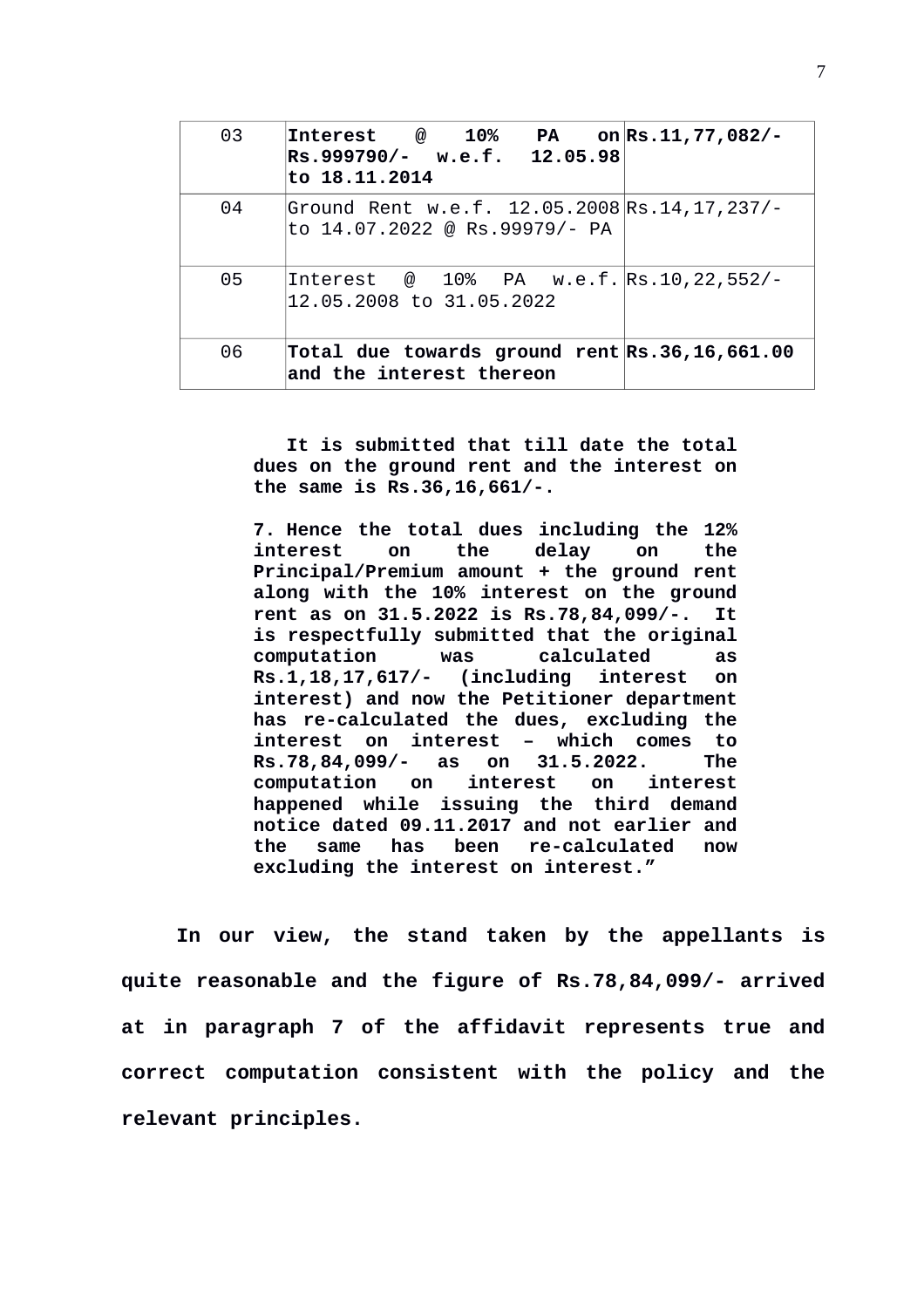**In the circumstances, we direct as under:**

- **(a) The amount of Rs.78,84,099/- shall remain frozen till 31.08.2022, within which time the respondents shall deposit the said sum of Rs.78,84,099/- with the appellants.**
- **(b) If the amount is so deposited within the time stipulated, all requisite formalities and documentation shall be complied with and entered into and possession of the plot shall be handed over to the respondents.**
- **(c) In case the amount is not so deposited within the stipulated time, the dues shall cease to be frozen. In effect, the interest will be chargeable from 01.06.2022. The appellants shall, however, be at liberty to consider whether the allotment in favour of the respondents is required to be cancelled and the plot of land can be utilized for any other public purpose.**
- **d) Since, we have passed the instant directions which will put an end to the litigation, L.P.A. No.660 of 2019 which is presently pending before the Division Bench of the High**